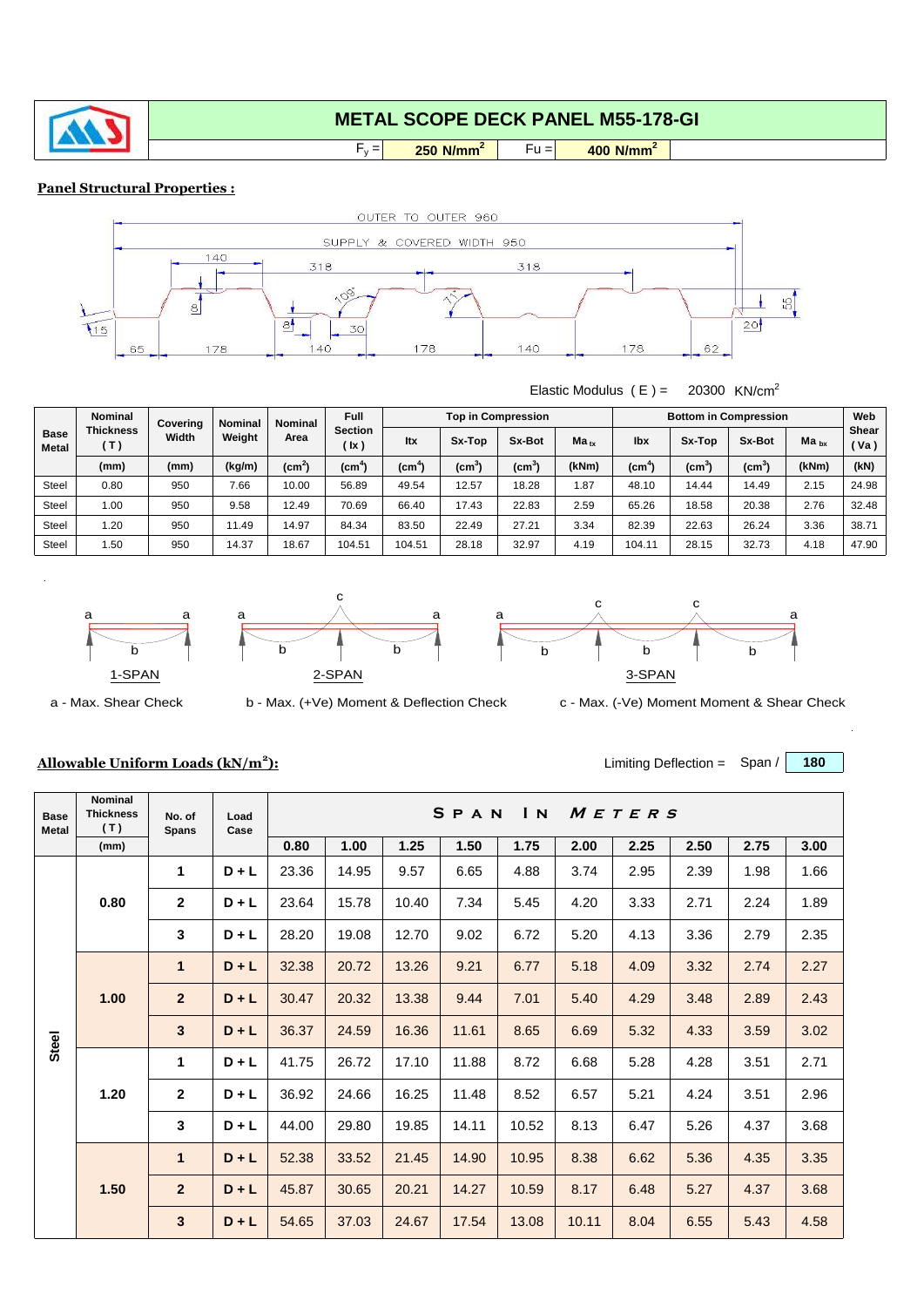

# **METAL SCOPE DECK PANEL M55-178-GI**

 $\begin{array}{|c|c|c|c|c|} \hline \textbf{345 N/mm}^2 & \textbf{Fu} = & \textbf{450 N/mm}^2 \hline \end{array}$ 

### **Panel Structural Properties :**



 $F_y =$ 

#### Elastic Modulus  $(E) = 20300$  KN/cm<sup>2</sup>

| <b>Base</b><br><b>Metal</b> | <b>Nominal</b>                                        | Coverina<br>Width | <b>Nominal</b><br>Weight | <b>Nominal</b> | <b>Full</b>            |                   |                 | <b>Top in Compression</b> |           | <b>Bottom in Compression</b> | Web    |               |           |                            |
|-----------------------------|-------------------------------------------------------|-------------------|--------------------------|----------------|------------------------|-------------------|-----------------|---------------------------|-----------|------------------------------|--------|---------------|-----------|----------------------------|
|                             | <b>Thickness</b><br>$\left( \, \mathsf{T} \, \right)$ |                   |                          | Area           | <b>Section</b><br>(lx) | <b>Itx</b>        | Sx-Top          | Sx-Bot                    | $Ma_{tx}$ | lbx                          | Sx-Top | <b>Sx-Bot</b> | $Ma_{bx}$ | <b>Shear</b><br>$'$ Va $)$ |
|                             | (mm)                                                  | (mm)              | (kg/m)                   | $(cm^2)$       | (cm <sup>-</sup>       | (c <sub>m</sub> ) | $\mathsf{(cm)}$ | (cm <sup>-</sup>          | (kNm)     | (cm <sup>-</sup>             | (cmˇ   | $(cm^3)$      | (kNm)     | (kN)                       |
| Steel                       | 0.80                                                  | 950               | 7.66                     | 10.00          | 56.89                  | 46.70             | 11.54           | 17.94                     | 2.38      | 45.48                        | 14.09  | 13.29         | 2.74      | 29.44                      |
| <b>Steel</b>                | 1.00                                                  | 950               | 9.58                     | 12.49          | 70.69                  | 63.00             | 16.11           | 22.45                     | 3.33      | 61.39                        | 18.09  | 18.48         | 3.73      | 45.11                      |
| <b>Steel</b>                | .20                                                   | 950               | 11.49                    | 14.97          | 84.34                  | 79.84             | 20.99           | 26.82                     | 4.33      | 78.15                        | 22.14  | 24.04         | 4.57      | 53.77                      |
| <b>Steel</b>                | .50                                                   | 950               | 14.37                    | 18.67          | 104.51                 | 104.51            | 28.18           | 32.97                     | 5.82      | 102.81                       | 28.00  | 32.04         | 5.78      | 66.53                      |







a - Max. Shear Check b - Max. (+Ve) Moment & Deflection Check c - Max. (-Ve) Moment Moment & Shear Check

## **Allowable Uniform Loads (kN/m<sup>2</sup>**

| ٠.<br>,, | Limiting Deflection = $Span /   180$ |  |  |
|----------|--------------------------------------|--|--|
|----------|--------------------------------------|--|--|

| <b>Base</b><br><b>Metal</b> | <b>Nominal</b><br><b>Thickness</b><br>(T) | No. of<br><b>Spans</b> | Load<br>Case |       |       |       | SPAN  | $I_{N}$ |       | METERS |      |      |      |
|-----------------------------|-------------------------------------------|------------------------|--------------|-------|-------|-------|-------|---------|-------|--------|------|------|------|
|                             | (mm)                                      |                        |              | 0.80  | 1.00  | 1.25  | 1.50  | 1.75    | 2.00  | 2.25   | 2.50 | 2.75 | 3.00 |
|                             |                                           | 1                      | $D + L$      | 29.78 | 19.06 | 12.20 | 8.47  | 6.22    | 4.76  | 3.76   | 3.05 | 2.37 | 1.82 |
|                             | 0.80<br>1.00                              | $\mathbf{2}$           | $D + L$      | 29.63 | 19.89 | 13.16 | 9.31  | 6.92    | 5.34  | 4.24   | 3.45 | 2.86 | 2.41 |
|                             |                                           | 3                      | $D + L$      | 35.13 | 23.94 | 16.03 | 11.42 | 8.53    | 6.60  | 5.26   | 4.28 | 3.55 | 3.00 |
|                             |                                           | 1                      | $D + L$      | 41.58 | 26.61 | 17.03 | 11.83 | 8.69    | 6.65  | 5.26   | 3.92 | 2.94 | 2.27 |
|                             |                                           | $\overline{2}$         | $D + L$      | 41.46 | 27.60 | 18.15 | 12.80 | 9.49    | 7.31  | 5.80   | 4.72 | 3.91 | 3.29 |
| <b>Steel</b>                |                                           | 3                      | $D + L$      | 49.57 | 33.44 | 22.21 | 15.75 | 11.73   | 9.06  | 7.20   | 5.86 | 4.86 | 4.09 |
|                             |                                           | 1                      | $D + L$      | 54.15 | 34.66 | 22.18 | 15.40 | 11.32   | 8.66  | 6.41   | 4.68 | 3.51 | 2.71 |
|                             | 1.20                                      | $\mathbf 2$            | $D + L$      | 50.45 | 33.65 | 22.15 | 15.63 | 11.60   | 8.94  | 7.10   | 5.77 | 4.78 | 4.02 |
|                             |                                           | 3                      | $D + L$      | 60.21 | 40.71 | 27.08 | 19.23 | 14.33   | 11.07 | 8.80   | 7.16 | 5.94 | 5.01 |
|                             |                                           | $\mathbf{1}$           | $D + L$      | 72.70 | 46.53 | 29.78 | 20.68 | 15.19   | 11.31 | 7.95   | 5.79 | 4.35 | 3.35 |
|                             | 1.50                                      | $\mathbf{2}$           | $D + L$      | 63.50 | 42.42 | 27.96 | 19.74 | 14.66   | 11.30 | 8.97   | 7.29 | 6.04 | 5.09 |
|                             |                                           | 3                      | $D + L$      | 75.68 | 51.26 | 34.15 | 24.27 | 18.09   | 13.99 | 11.12  | 9.05 | 7.51 | 6.33 |